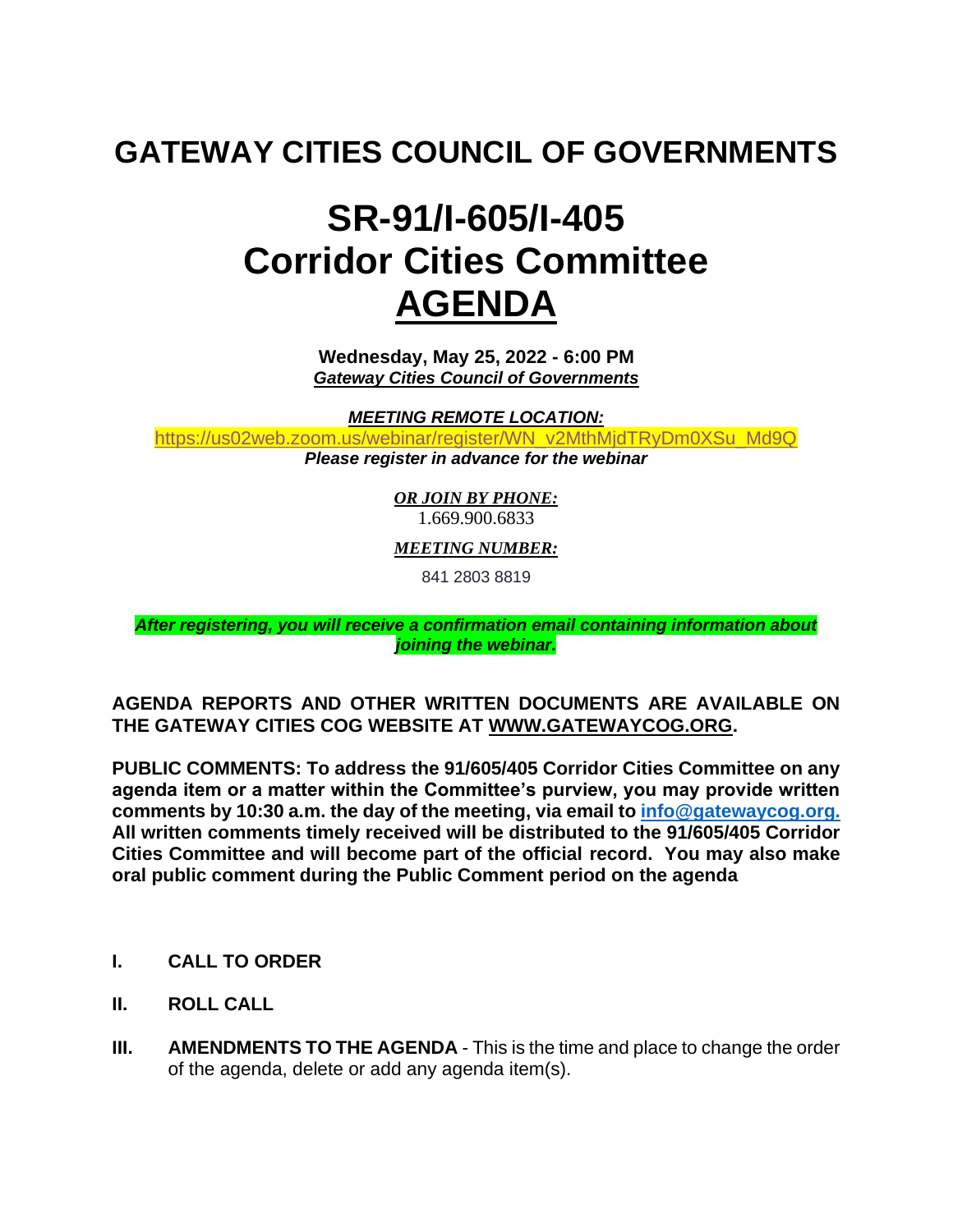**IV. PUBLIC COMMENTS:** The 91/605/405 Corridor Cities Committee will hear from the public on any item on the agenda or an item that is not on the agenda but within its subject matter jurisdiction. The 91/605/405 Corridor Cities Committee cannot discuss or take action on any item not on the agenda. The limit for each speaker is three minutes unless otherwise specified by the Chair. Please use the "Raise Hand" feature on Zoom to indicate that you wish to make a comment. If you are calling in, please dial \*9 to use the "Raise Hand" feature.

#### **V. MATTERS FROM STAFF**

- **VI. CONSENT CALENDAR:** All items under the Consent Calendar may be enacted by one motion. Any item may be removed from the Consent Calendar and acted upon separately by the Committee.
	- A. Approval of Minutes for the meeting of February 24, 2021 of the 91/605/405 Corridor Cities Committee

#### **VII. REPORTS**

**15 Min**

|               |                                                                                                          | • 605 CIP (EIR) Update<br><b>Hot Spots - Freeway Updates</b><br>• Local Hot Spots Updates                                                                                                                                                                                                           |  |  |  |  |  |  |  |
|---------------|----------------------------------------------------------------------------------------------------------|-----------------------------------------------------------------------------------------------------------------------------------------------------------------------------------------------------------------------------------------------------------------------------------------------------|--|--|--|--|--|--|--|
|               | SUGGESTED ACTION: A MOTION TO RECEIVE AND FILE REPORT,<br>POSSIBLE ACTION AND/OR GIVE DIRECTION TO STAFF |                                                                                                                                                                                                                                                                                                     |  |  |  |  |  |  |  |
| <b>10 Min</b> | В.                                                                                                       | Measure M Non-Freeway Funding Request for \$21,011,308 approved in<br>January 2022 by the TAC – Report by Yvette Kirrin (GCCOG)                                                                                                                                                                     |  |  |  |  |  |  |  |
|               | SUGGESTED ACTION: A MOTION TO APPROVE                                                                    |                                                                                                                                                                                                                                                                                                     |  |  |  |  |  |  |  |
| <b>10 Min</b> | $C_{\cdot}$                                                                                              | Current Program Funding Update – Report by Carlos Montez (Metro).<br>MSP Update - All (Non-Freeway) Projects Listing<br>Cash Flow & Invoicing Status (Measure R Non-Freeway Funds)<br>Cash Flow & Invoicing Status (Measure R Highway Funds)<br>$\bullet$<br>Cash Flow & Project Status (Measure M) |  |  |  |  |  |  |  |
|               |                                                                                                          | SUGGESTED ACTION: A MOTION TO RECEIVE AND FILE REPORT,<br>POSSIBLE ACTION AND/OR GIVE DIRECTION TO STAFF                                                                                                                                                                                            |  |  |  |  |  |  |  |
| <b>15 Min</b> | D.                                                                                                       | Gateway Cities COG Engineer Report by Yvette Kirrin and/or Kekoa<br>Anderson                                                                                                                                                                                                                        |  |  |  |  |  |  |  |
|               | SUGGESTED ACTION: A MOTION TO RECEIVE AND FILE REPORT,<br>POSSIBLE ACTION AND/OR GIVE DIRECTION TO STAFF |                                                                                                                                                                                                                                                                                                     |  |  |  |  |  |  |  |

A. 91/I-605/405 Program Update – Report by Metro.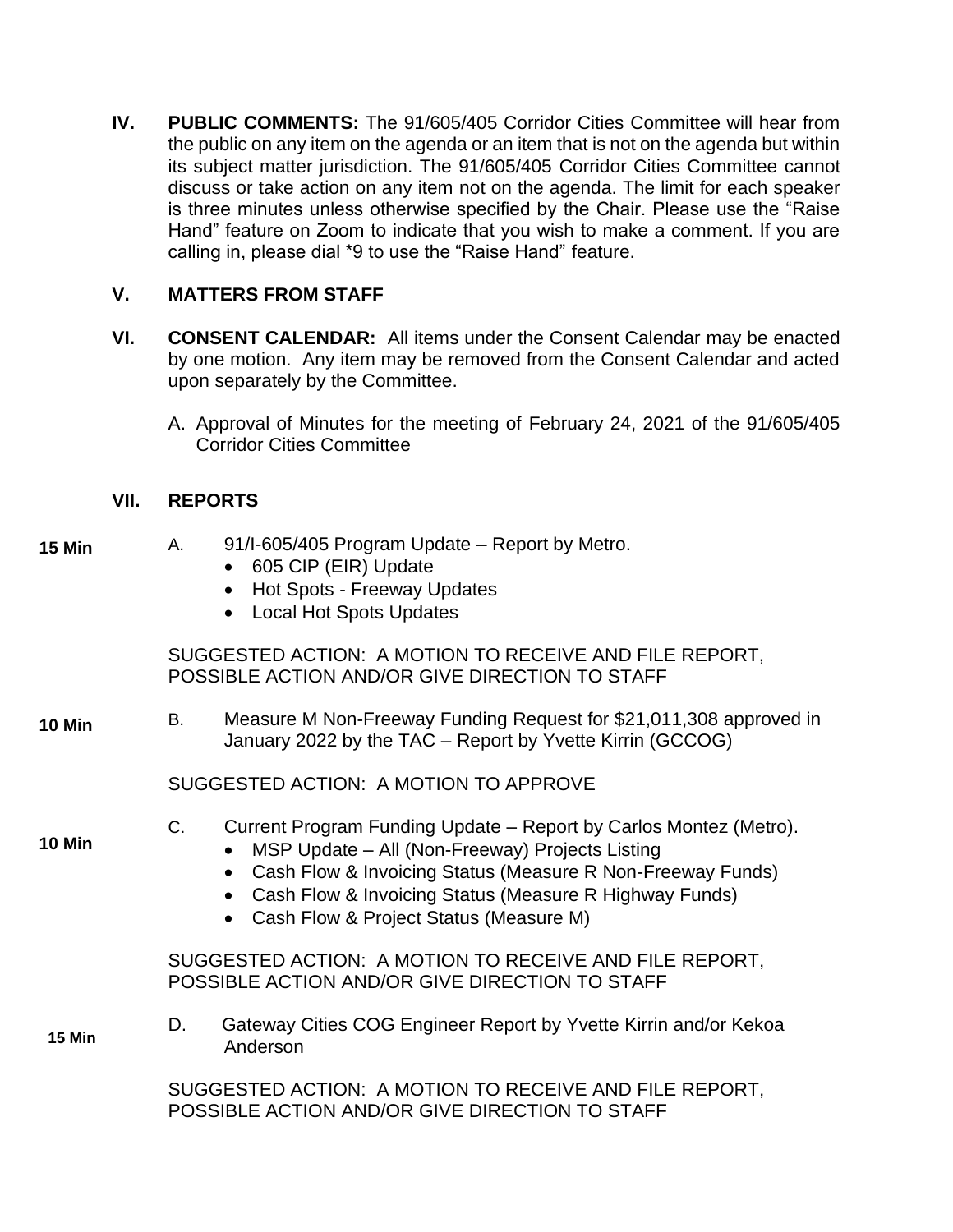#### **VIII. COMMENTS FROM COMMITTEE MEMBERS**

#### **IX. ADJOURNMENT**

NOTICE: New items will not be considered after 7:00 PM unless the Committee votes to extend the time limit. Any items on the agenda that are not completed will be forwarded to the next meeting.

IN COMPLIANCE WITH THE AMERICAN WITH DISABILITIES ACT, IF YOU NEED SPECIAL ASSISTANCE TO PARTICIPATE IN THIS MEETING, PLEASE CONTACT THE COG OFFICE AT (562) 663-6850. NOTIFICATION 48 HOURS PRIOR TO THE MEETING WILL ENABLE THE COUNCIL OF GOVERNMENTS TO MAKE REASONABLE ARRANGEMENT TO ENSURE ACCESSIBILITY TO THIS MEETING.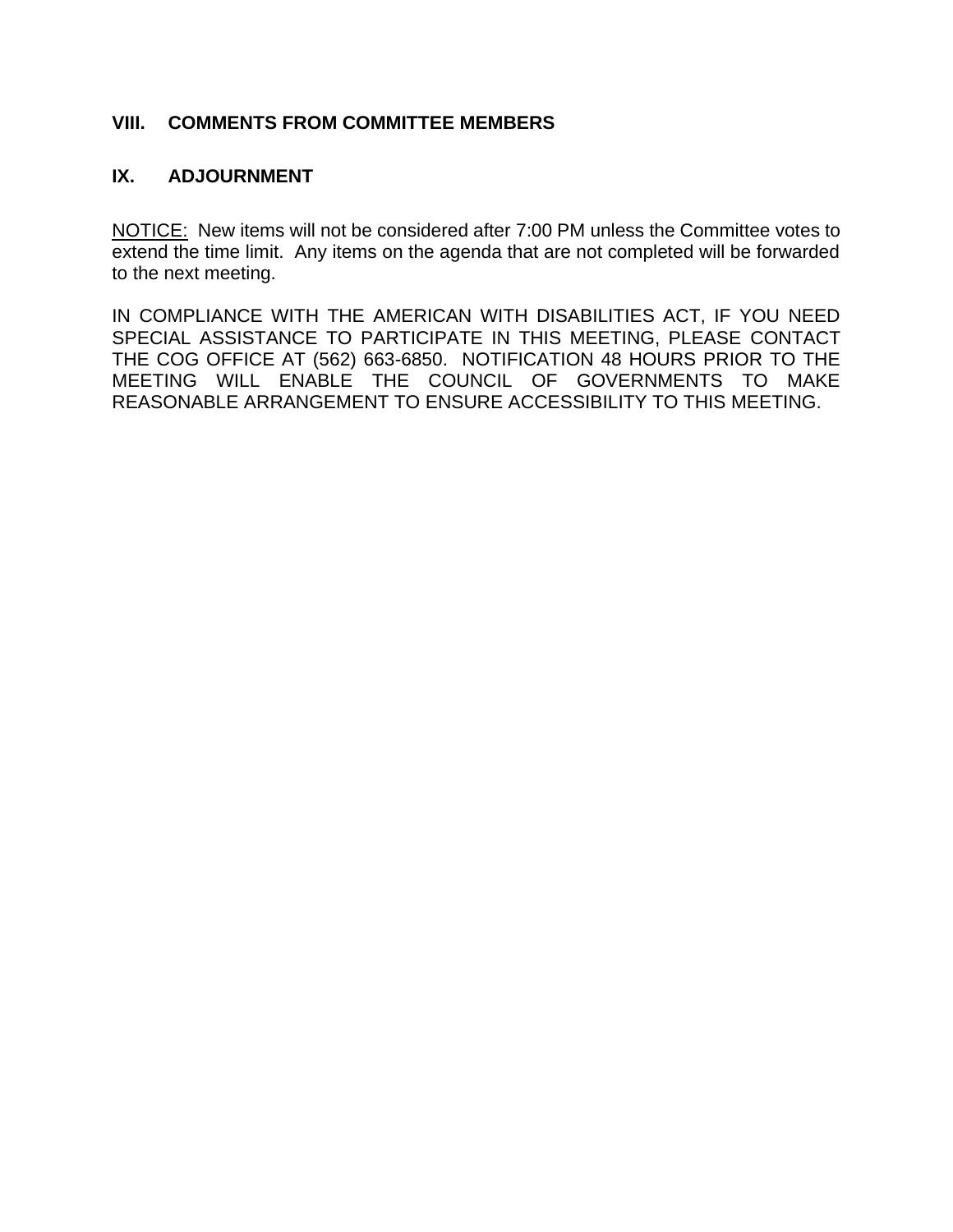# **VI. CONSENT CALENDAR Item A.**

**Approval of Minutes for February 24, 2021**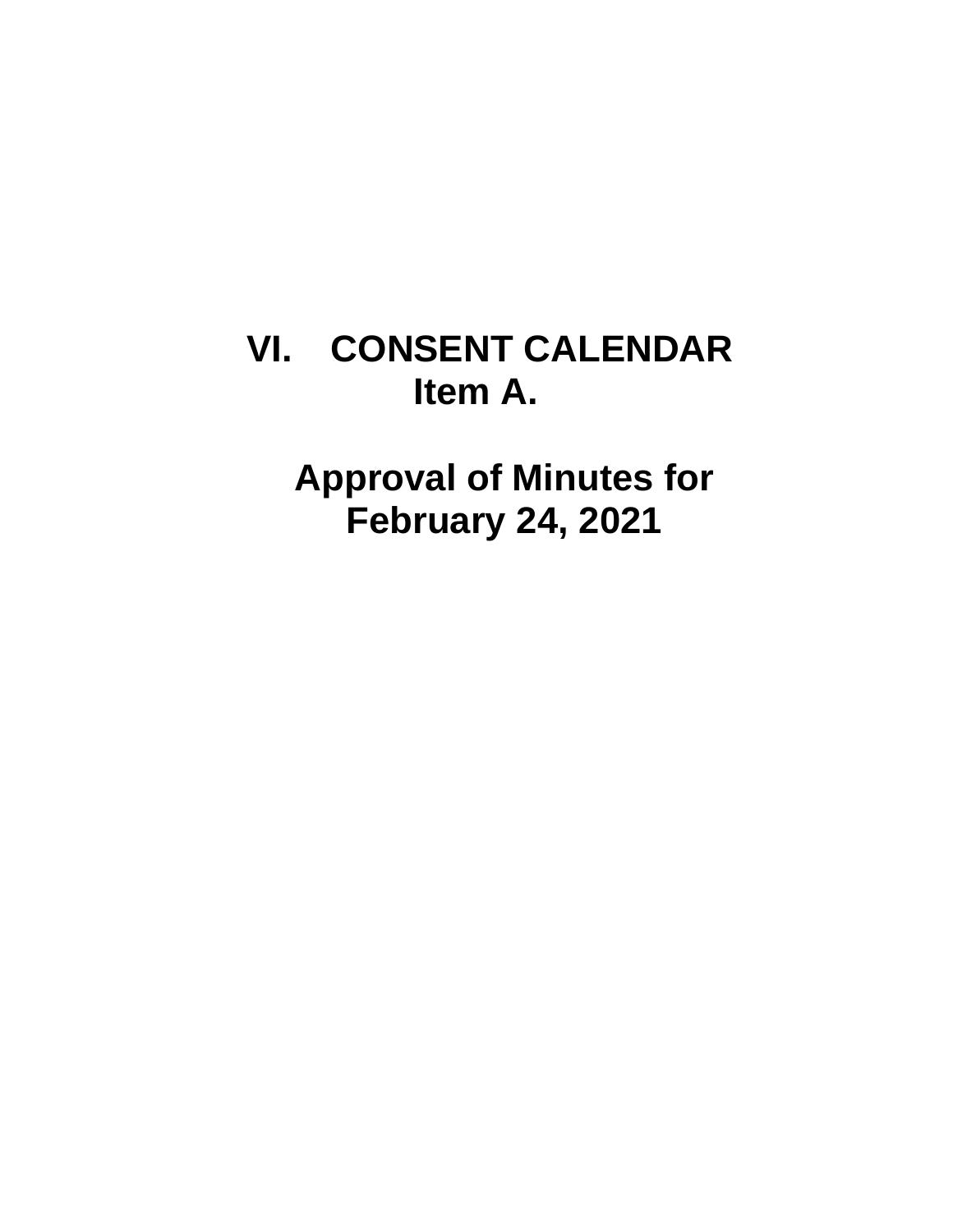#### **MINUTES OF THE SR-91/I-605/I-405 CORRIDOR CITIES COMMITTEE (CCC) MEETING Webex Meeting February 24, 2021**

#### **I. CALL TO ORDER**

The meeting was called to order by Raymond Dunton at 6:05 p.m.

#### **II. ROLL CALL**

Roll Call was taken and presented below.

#### COMMITTEE MEMBERS:

|                 | <b>Name</b>              | City / Agency                    | Present | Absent         |
|-----------------|--------------------------|----------------------------------|---------|----------------|
| 1               | Tony Lima                | Artesia                          | X       |                |
| $\overline{2}$  | <b>Raymond Dunton</b>    | <b>Bellflower</b>                | X       |                |
| 3               | Naresh Solanki           | Cerritos                         |         | X              |
| $\overline{4}$  | <b>Michelle Chambers</b> | Compton                          |         | X              |
| 5               | Claudia M. Frometa       | Downey                           | X       |                |
| 6               | Luis Roa                 | <b>Hawaiian Gardens</b>          | X       |                |
| $\overline{7}$  | Bing Hyun                | Industry                         |         | X              |
| 8               | Ariel Pe                 | Lakewood                         | X       |                |
| 9               | <b>Stacy Mungo</b>       | Long Beach                       |         | X              |
| 10 <sup>1</sup> | Jennifer Perez           | <b>Norwalk</b>                   | X       |                |
| 11              | <b>Laurie Guillen</b>    | Paramount                        | X       |                |
| 12              | <b>Raul Elias</b>        | Pico Rivera                      | X       |                |
| 13              | Joe Angel Zamora         | Santa Fe Springs                 | X       |                |
| 14              | Fernando Dutra           | Whittier                         | X       |                |
| 15              | Luke H. Klipp            | LA County Supervisor, District 4 | X       |                |
|                 |                          | $Totals =$                       | 11      | $\overline{4}$ |

#### OTHER ATTENDEES:

Webex attendance record. (See attached)

#### **III. ELECTION OF CHAIR AND VICE-CHAIR**

Nominations for Chair was Councilman Raymond Dunton and for Vice-Chair was Mayor Claudia M. Frometa, The Chair and Vice-Chair were approved unanimously.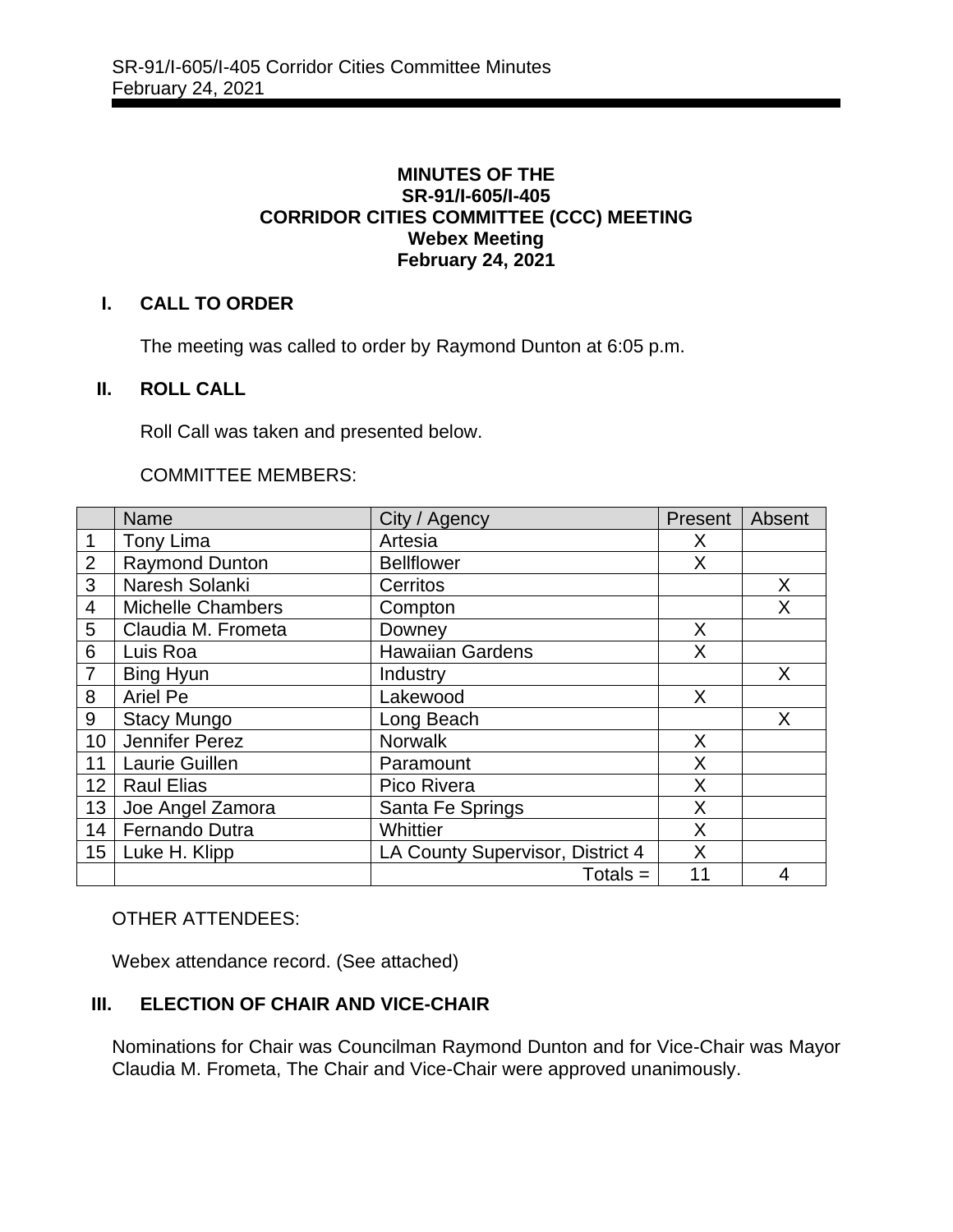#### **IV. AMENDMENTS TO THE AGENDA**

There were no amendments to the agenda.

#### **V. PUBLIC COMMENTS**

All written comments timely submitted were distributed to the 91/605/405 Corridor Cities Committee members as part of the agenda packet and are included as part of the official record. Additional Public comments were received orally, limited to 3 minutes.

Written comments included in the agenda packet have been provided to Metro's I-605 Corridor Improvement Project team and will be evaluated as part of the preparation of the Environmental Document Process. Once the draft Environmental Document is circulated written comments will be received and responses included in the Final Environmental Document.

#### **VI. MATTERS FROM STAFF**

There were no matters from staff.

#### **VII. CONSENT CALENDAR**

Approval of Minutes for the Meeting of June 26, 2019, of the SR-91/I-605/405 Corridor Cities Committee.

It was moved by Mayor Frometa, seconded by Councilman Dutra, to approve the minutes of the meeting of June 26, 2019. The motion was approved unanimously.

#### **VIII. REPORTS**

#### **A. Metro Highway Program Update on Measure R/M Funding – Oral Report by Ernesto Chaves (Metro)**

Ernesto Chaves provided an update on Measure R/M Funding programs. He addressed funding prioritization efforts and impacts due to lost revenue, fares, and tolls, as well as increased costs in response of the pandemic. Altogether, an estimated \$1.8 billion reduction in revenue affecting Metro's programs.

Metro was concerned that both the Freeway and Non-Freeway programs may be impacted by these loses. Earlier in 2020, Metro had divided all projects and programs into two buckets. Bucket 1 projects were defined as "work to continue" and Bucket 2 projects were being evaluated to be deferred three to six months.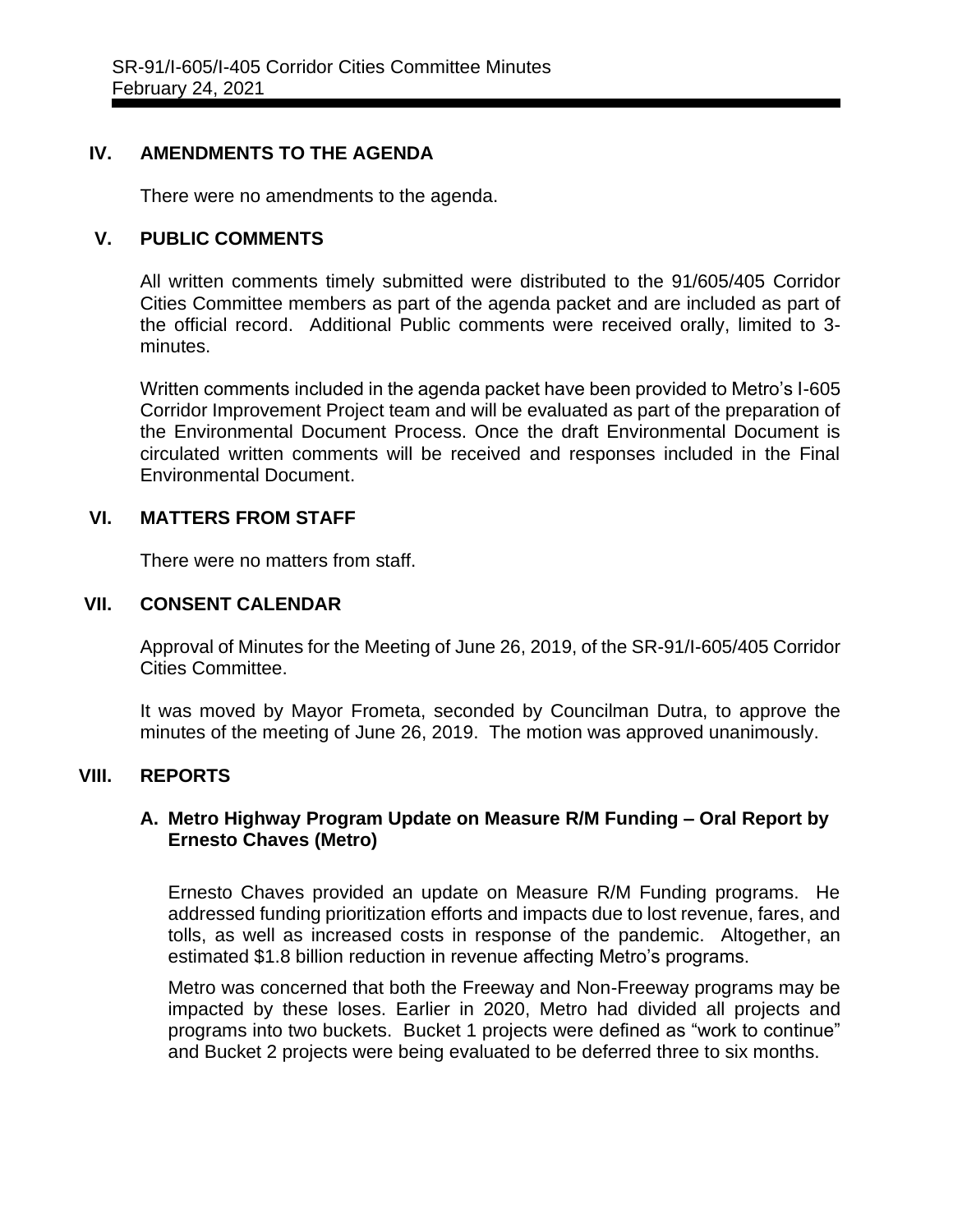The good news is that the financial outlook is much better now and, generally, Bucket 2 projects that were slowed down are recovering and the GCCOG's projects are back on track.

Councilman Dutra questioned if the losses of revenue over the past year would have a long term affect and set back the timing of the construction phases of the Gateway Cities projects. Ernesto stated that their long-term effects are definitely anticipated. Most of the Gateway Cities projects are currently in the environmental or design phase and are not anticipated to be impacted in the short term. However, as these projects complete pre-construction phases, there may be challenges in securing enough funds to advance to construction for some.

It was moved by Councilman Dutra, seconded by Mayor Frometa to receive and file the report. The motion was approved unanimously.

#### **B. I-605 Corridor Improvement Project – Presentation by Isidro Panuco (Metro)**

Isidro Panuco provided a presentation and overview of the I-605 Corridor Improvement Project. He reported that the I-605 Corridor Improvement Project (CIP) was currently evaluating four alternative (including the no-build Alternative) which includes 28 total miles of freeway improvements, as well as improvements to I-105, I-5, SR-60 and I-10 freeway interchanges. The project's purpose and need are to ease congestion, improve mobility and operations, enhance regional connectivity and system efficiency, improve safety and enhance travel experience.

He reviewed the project's schedule, past scoping and community meetings held, as well as COG, city and regulatory meetings undertaken to date. He also briefly touched on future activities which included the incorporation of a locally collaborated and supported design alternative (pending support from the CCC) and an update to technical studies needed to finalize the draft environmental document. Upon the completion of these tasks, a draft EIR/EIS can be share for public review (i.e. circulation) and to receive public comment.

He provided an overview of activities for the past 6 months on the I-605 CIP. In September 2020 Metro received a letter from the GCCOG requesting delay circulation of I-605 EIR/EIS, which was supported by the Metro Board. The letter asked for Metro staff to develop a less impactful alternative for the I-605 CIP to reduce property impacts, especially in Downey and Santa Fe Springs. Metro's design team conducted more than six meetings with the local jurisdictions including the GCCOG, the I-5 JPA, and Caltrans to develop locally supported design alternatives to reduce property impacts. This locally supported alternative developed with the COG, JPA, and cities, balances design standards and improves operations, safety and minimizes right of way and environmental impacts.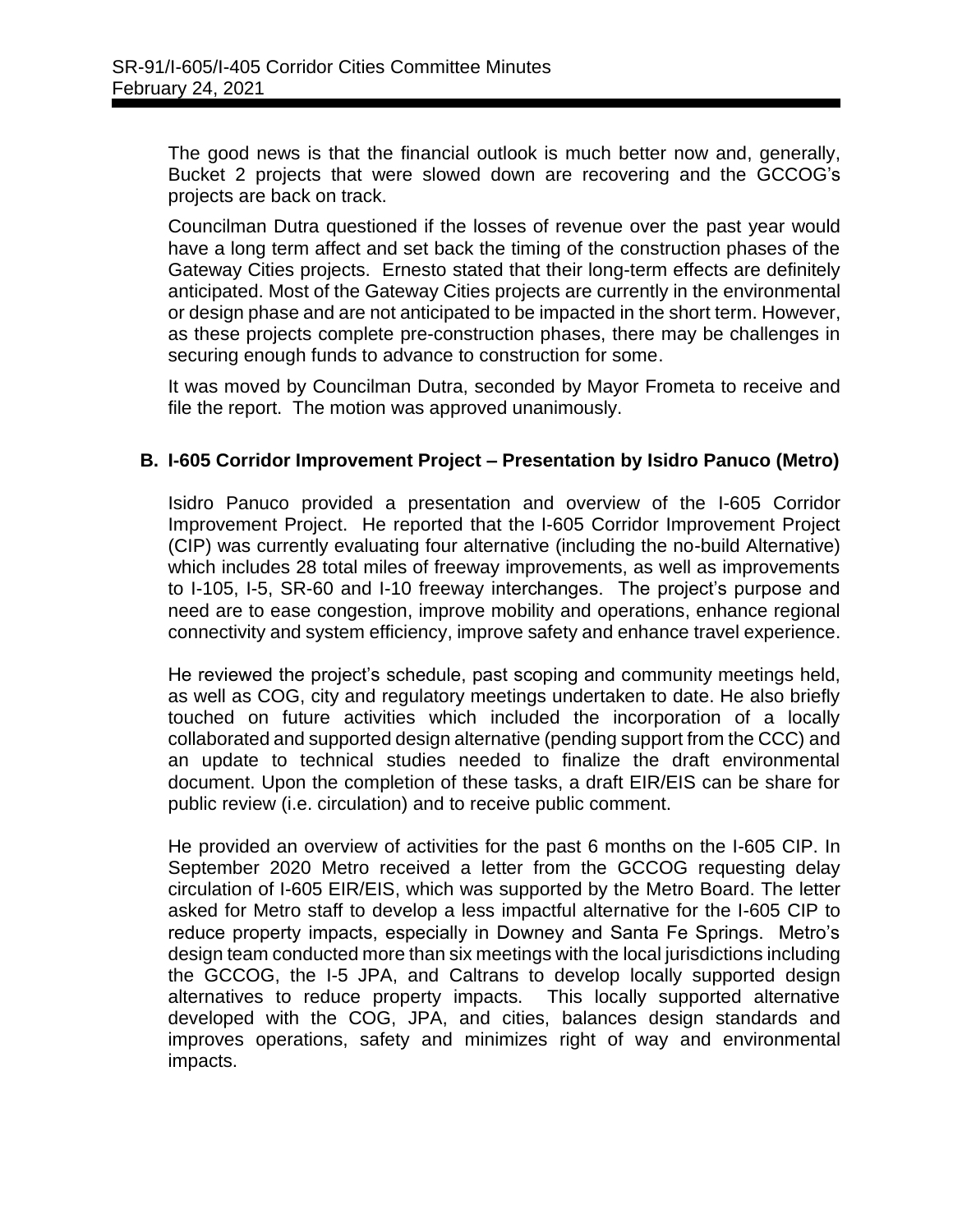Isidro reviewed the overall project schedule and highlighted that the project is currently only funded through the environmental phase. The project schedule assumed that funds are available, but at this time funding for any phase past environmental has not been secured. The design and right-of-way phases are currently not funded and will not start, even if the environmental document is completed, thus properties will not be impacted as part of the environmental process. If funding for future phases does become available, it will take at least 5 years to complete the design and right of way phases and another 5-10 to construct the project. Local sales tax revenues which are expected to be available for this Project over the next 30 years (approx. \$1 billion) are insufficient to cover the cost of constructing the project. A substantial amount of outside funding/revenue (over \$4 billion), beyond Metro's capacity, is needed to start and complete design/construction of the project.

A question was raised by Mayor Frometa regarding the meetings held with various Cities in the past. Where were the community meetings held and what was the number of people who attended? Since Downey has a large number of the projects, property impact was their outreach in this community?

Isidro responded that meetings were held in 2018 in the cities of Norwalk, Whitter and Pico Rivera, which together had 240 people attended. 14,000 residents were contacted via mail and 2,300 project informational materials were place on cars at park and ride lots to inform them of the project. Once the draft document is ready and when approvals are secured, Metro will be reaching out to the City of Downey as well as the other affected cities to be involve them in the public review and comment process.

Luke Klipp, with LA County Supervisor, District 4, stated that numerous comments were received on this agenda item, more than 70, which is unique compared to other similar projects. This shows the significance of holding appropriate community outreach. Luke asked what is Metro's plan to determine the number of future meetings held? He also pointed out the 45-day comment period would appear to be too short for a project of this magnitude. Is there an opportunity to expand the review period and if so, how much? Additionally, he questioned how many of the technical meetings were open to the public? Given that these property impacts are significant to individuals, what is the impact on their homes' value and what if their homes are in the path of demolition? How are homes with a lower tax base made whole and what is the process for their relocation to an area of greater tax base? Lastly what type of increased transit services are referenced in the environmental document and will be part of this evaluation and how much of the total project costs are for augmented transit services? The small amount of community engagement seen in the past for this project has not addressed these questions and needs to clearly be expanded in the future steps of the process.

Isidro responded that they will be providing a robust community outreach plan for the project during the circulation of the EIR. He also noted that until the draft project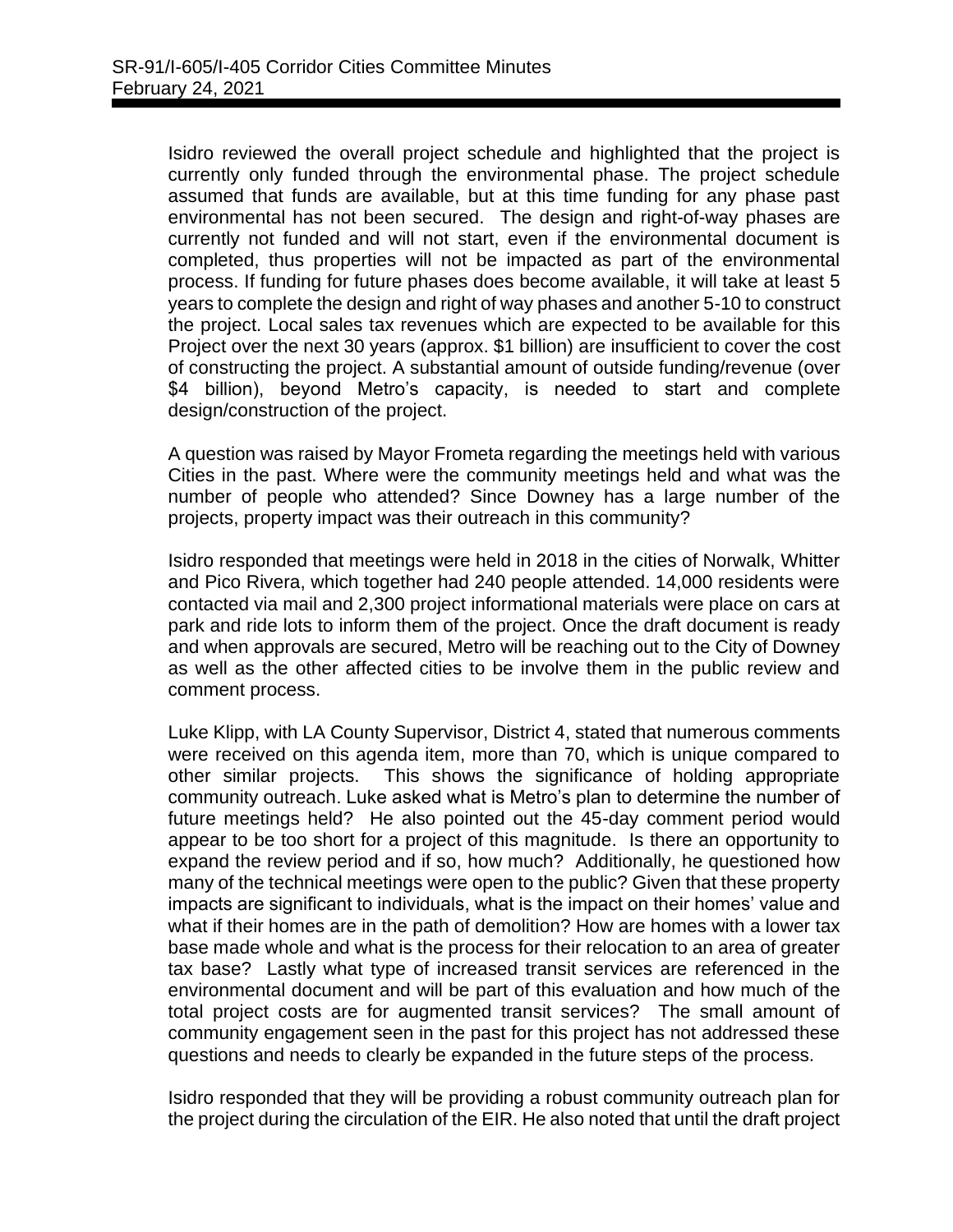environmental documents and design are reviewed by the required agencies like Caltrans and cities, detailed information regarding property impacts will not be released to the public. Instead, this information will be provided as part of the public circulation process. If properties are purchased for the project, the owner is compensated at or above market price and all efforts are made to accommodate their relocation within their city and special or elderly needs are compensated as well. Property taxes are also transferable. Homeowners do not need to disclose the plans for this project as part of any real estate transaction. After the environmental document is approved, it would be the responsibility of the realtor to disclose and research the project as part of their due diligence.

Councilman Dutra expressed similar concerns of the lack of community outreach and asked if there are opportunities to separate the project into segments with significant operational improvement without the residential impacts. Ernesto responded that for the purpose of the environmental review, the project is evaluated as one, but based on comments from the EIR/EIS, smaller project segments (without property impacts) could be identified for implementation.

Councilwoman Guillen raised the concern that beyond residential impacts, there are other environmental impacts that are important to the community and should not be ignored by Metro. She requested that Metro address other environmental concerns and explain why improvements such as auxiliary lanes are needed and why these impacts are necessary. A lot of the residents do not know what an auxiliary lane is and why it is needed at the expense of their home, as well as adding capacity for added congestion and the impacts that come from more traffic.

Councilman Zamora pointed out that the release of the EIR is the start of formal public comment process necessary to formally capture the public's concerns. This is the start of public engagement process to move the project forward. There is clearly a traffic bottle neck in Santa Fe Springs and there are other impacts to our communities which are not being discussed; these include people sitting in traffic, traffic that travels through our communities to avoid the congested freeway and impacts safety and creates wear and tear on our local roads. There needs to be a balance of the direct impacts to the people who live adjacent to the project, and the indirect impacts to our residences that daily deal with the poor existing conditions of the freeway. Additionally, if there is a toll lane planned at the expense of our residences, then they need to benefit from those toll revenues. We need to move forward and be proactive with a decision that balances the impacts. We need the local input from our Cites and we need you to come to these communities to keep this project moving forward. We want the traffic reduced, we want less travel time and more time with our families. If we allow this project to stop the funds will be used elsewhere; we have the need and need the funds to stay in the area to improve the negative existing conditions.

Councilwoman Perez agreed we need to get to the next phase by initiating the circulation and allowing the process to continue. Based on past history, like along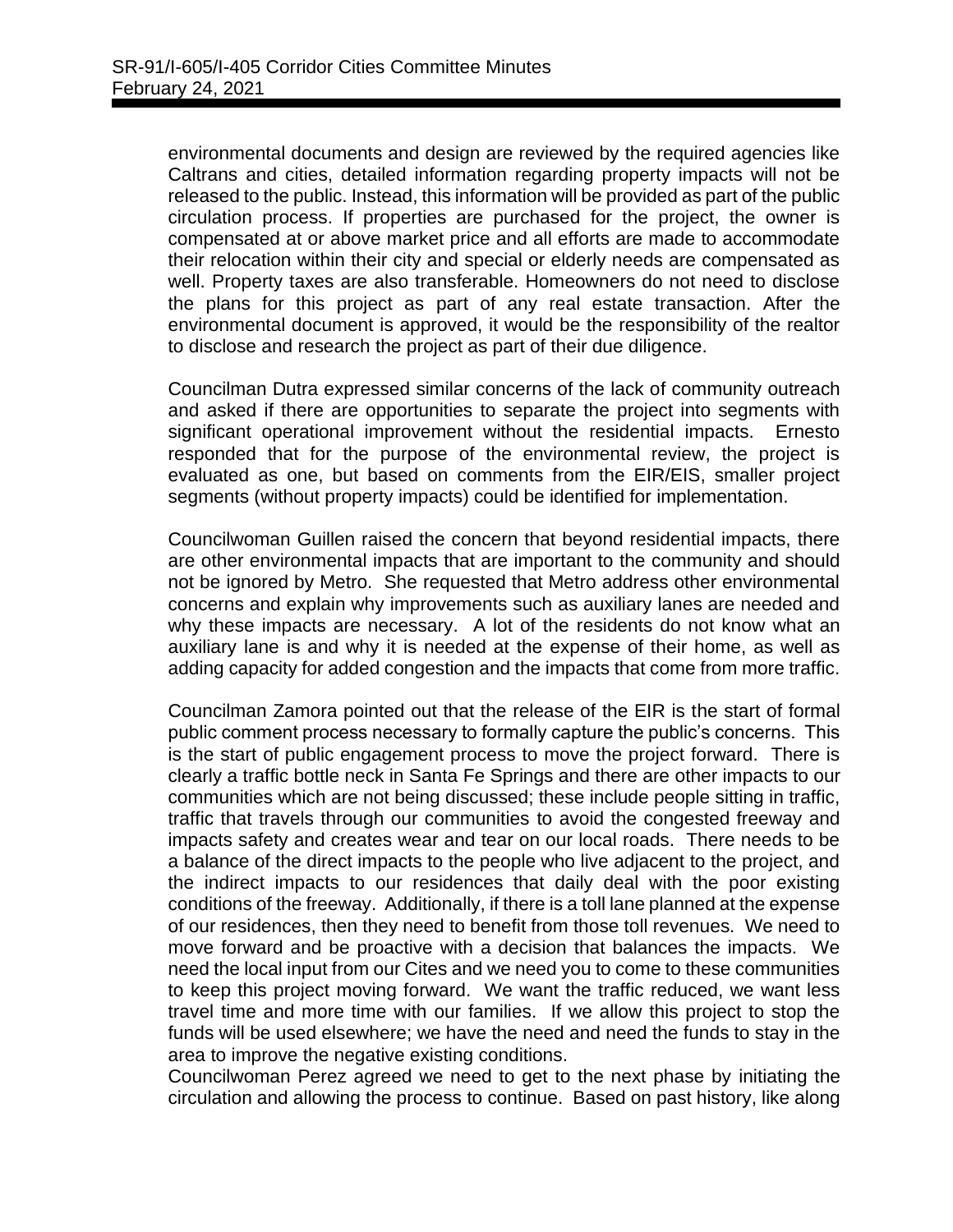the I-5 corridor, this process never seems to move forward. Planning has been on-going for 25 years and we are still not there.

Mark Dierking, with Metro community, relations stated that they are happy to conduct the amount of community engagement this committee feels necessary. They will work with the CCC to develop an engagement plan that meets their needs and will come back to this committee with a written plan for approval prior to the circulation of the draft EIR/EIS.

Kekoa Anderson commented that the community and CCC have only seen limited technical information in the form of a presentation and a few past public outreach meetings which took place almost 2-years ago. The data presented has focused primarily on four build alternatives, it is important to understand that there are two additional alternatives, the no-build and the locally collaborated alternative that will be part of the EIR/EIS evaluation. Those that opposed the project, would support the no-build alternative which maintains the existing conditions with no improvements, no impacts and no benefits. The locally collaborated alternative provides an additional build alternative developed to reduce the negative impacts while maintaining and enhancing the positive benefits. The circulation of the draft environmental document would provide detailed technical information and supporting documents, with this information the committee and community could review and make an informed decision with the range of alternatives that would lead to the development of a locally preferred alternative. Once a preferred alternative is identified, then the committee could develop phased improvements, based on funding available, that provide local benefits to the corridor that are compatible with this preferred alternative.

The CCC members are not supporting the construction of the local collaborated alternative, rather only the inclusion of it into the environmental document that will go through a public review process to determine the impacts and benefits.

Mayor Frometa reiterated her support to move forward and the possibility of breaking this project into phases, but we need to eliminate the most impactful parts of the project. With this new design variation, we still have impacts to around 170 residences which are significant impacts along the corridor. We want to move forward an provide alternatives, but we do not want to decimate neighborhoods, and eliminating the generational wealth, so we must be thoughtful. We want to support releasing the environmental so we can receive public comment, but we need an alternative that will eliminates the most significant parts of the project.

Luke Klipp, with LA County Supervisor, District 4, stated there has been a lot of discussion about the bottle neck of the I-5 segment within the Cities of Norwalk and Santa Fe Springs, would the completion of this project move the bottle neck north to the Rio Hondo. Are there any plans to widen the I-5 north of the I-710 and would this widening have similar right of way impacts to the Communities of Montebello, Commerce and East Los Angeles. We need to keep this in mind, as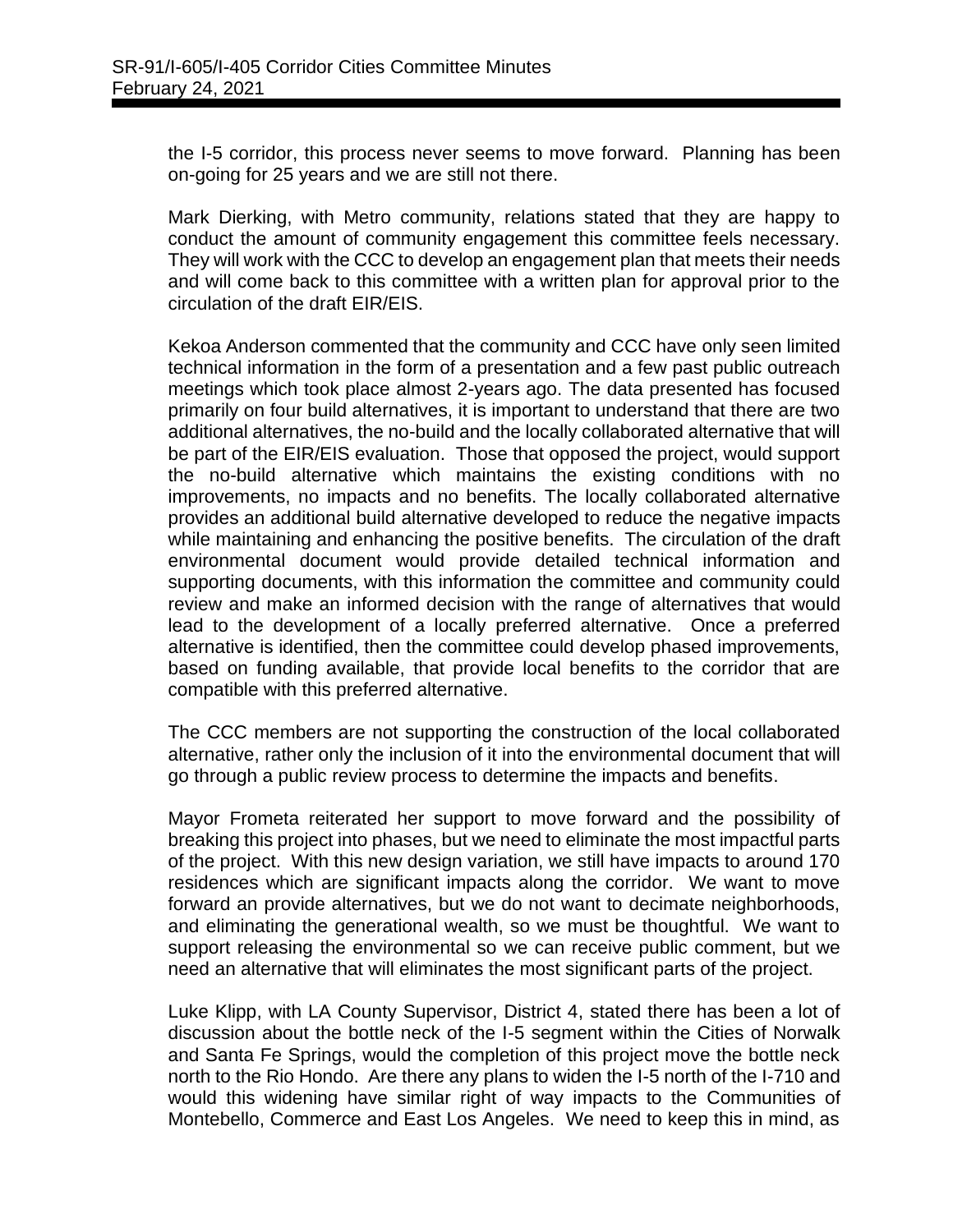community impacts along the corridor are not just limited to the segment of the freeway we are currently discussing, but likely the case moving north.

Ernesto Chaves stated there is a line item in the Measure M Expenditure Plan to continue the I-5 HOV lane north to the I-710 interchange. However, this funding is not available until 2034.

A motion by Councilman Dutra, seconded by Mayor Frometa to approve the locally collaborated alternative, and to include it into the EIR, and to circulate the document, as well as, to bring a comprehensive Public Outreach Strategy Plan back to the CCC, for approval, prior to the circulation of the EIR. Roll call was taken and the motion was approved unanimously.

#### **C. SR-91 Corridor Aesthetic Master Plan - Presentation by Kekoa Anderson (GCCOG – Consulting Engineer)**

Kekoa Anderson, GCCOG, provided an overview of the SR-91 Corridor Aesthetic Master Plan. The corridor master plan unifies and compliments the existing corridor. Project Aesthetics Goals and Objectives are kept at the forefront to create a visually pleasing corridor, ensure visual unity within the corridor, enhance community identity, promote design for safety, functionality, and maintainability.

Due to the size of the document, the complete SR-91 Corridor Aesthetic Master Plan could not be included in the meeting agenda packet, however the full document can be viewed/downloaded from the link provided in the agenda packet or contact the GCCOG to obtain a copy.

He reported that the Technical Advisory Committee received the same presentation and had approved the SR-91 Corridor Aesthetic Master Plan unanimously at their last TAC meeting on January 26, 2021.

Councilman Dutra commented that specifications should be included to minimize the potential of future utility additions and modifications which created unsightly conditions to the freeway aesthetics.

It was moved to approve the SR-91 Corridor Aesthetic Master Plan by Councilman Dutra, seconded by Councilman Zamora to approve the SR-91 Corridor Aesthetic Master Plan. Roll call was taken and the motion was approved unanimously.

#### **IX. COMMENTS FROM COMMITTEE MEMBERS**

There were no comments from the committee members.

#### **X. ADJOURNMENT**

The meeting was adjourned at 8:18 p.m.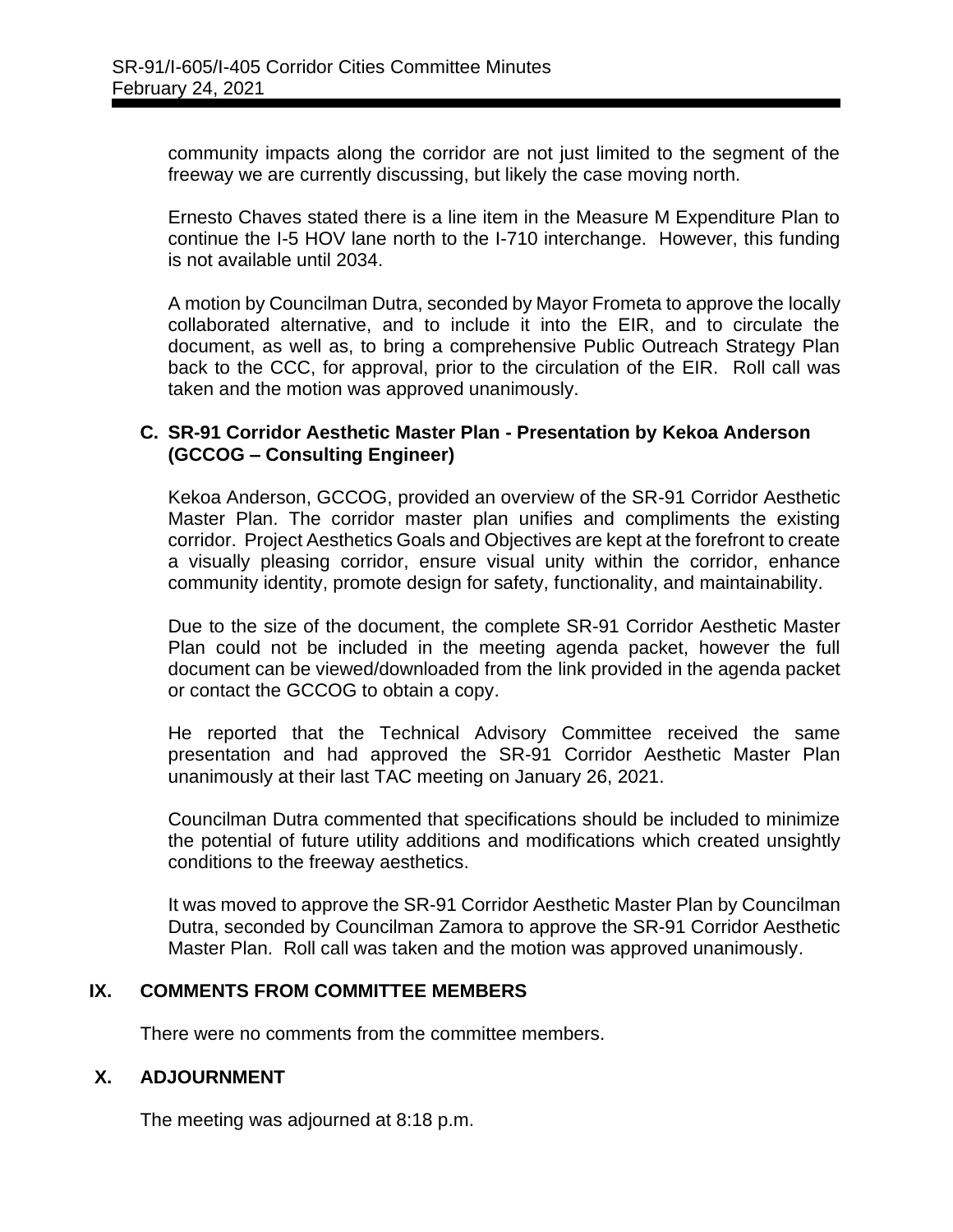# **VII. REPORTS Item A**

# **91/I-605/405 Program Update Report by Metro**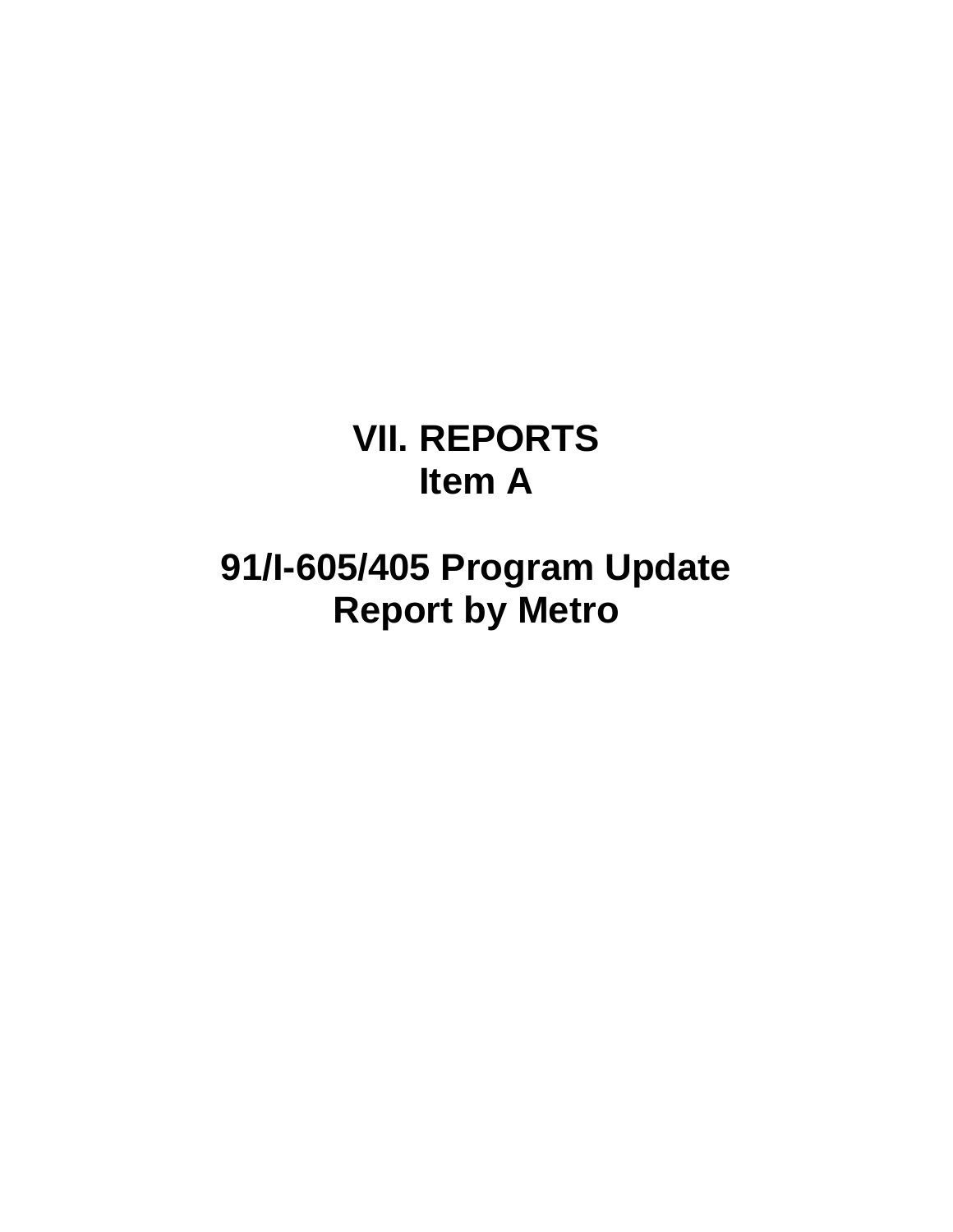**VII. REPORTS Item B.**

## **Measure M Non-Freeway Funding Request for \$21,011,308 approved in January 2022 by the TAC**

**Report by Yvette Kirrin (GCCOG)**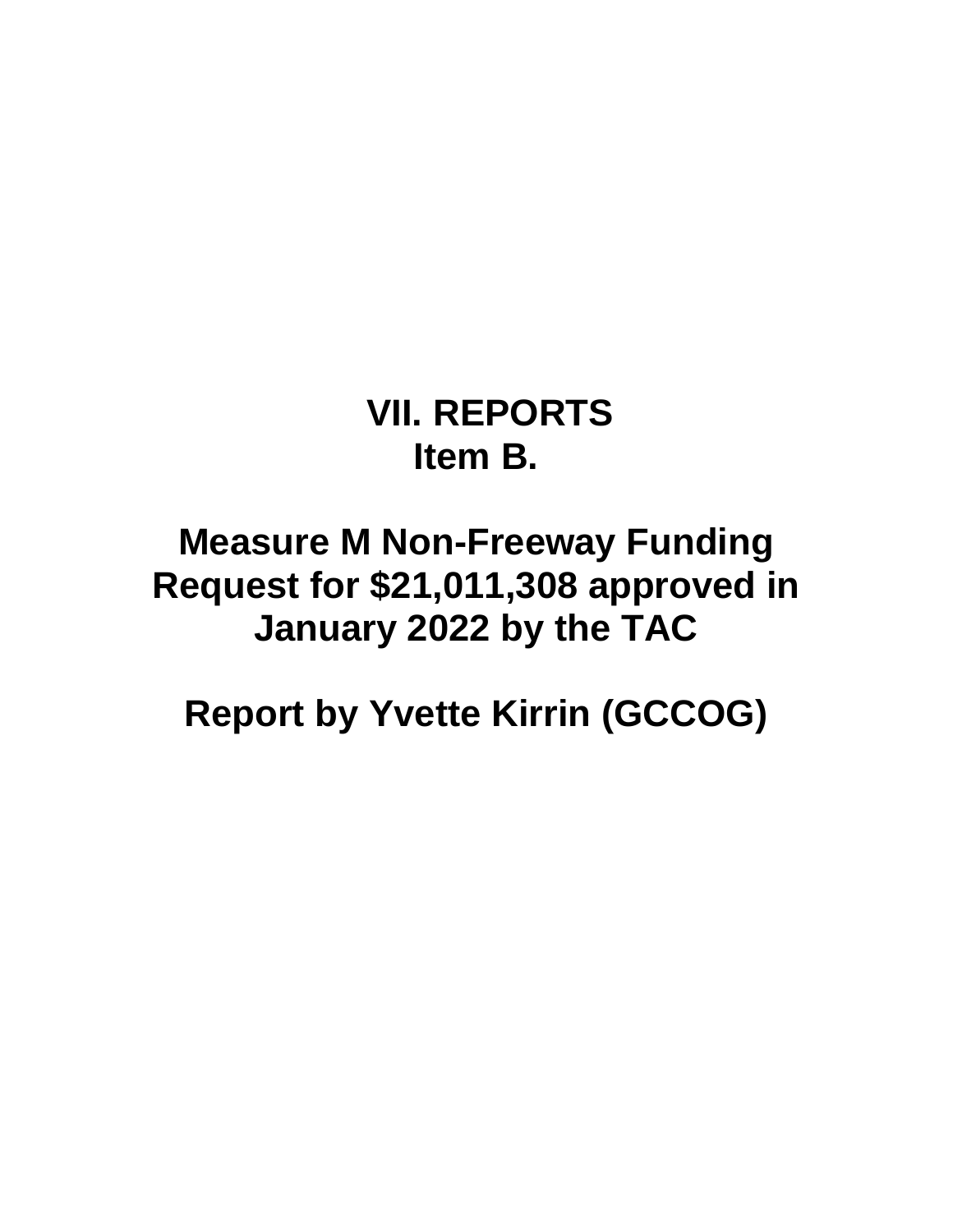**TO:** 91/605/405 CCC

**FROM:** Yvette Kirrin, P.E. – GCCOG Transportation Engineer

**SUBJECT:** Measure M Non-Freeway Funding Request for \$21,011,308 approved in January 2022 by the TAC

#### **Background**

On October 26, 2021, the TAC voted to authorize the preparation of a second round of Measure M MSP projects. This package was quantified at the subregional level and led to a TAC vote recommending approval to this 91/605/405 CCC. Ultimately the Metro Board will approve the package for funding and is scheduled for approval during their June 2022 meeting.

The TAC authorized \$26 million of the total \$65 million available, for non-freeway projects that would fund projects through 2024/2025. Based on the approval process from the October TAC, significant communications, along with deadlines and requests for the completion of required Metro paperwork was coordinated, with all 91/605/405 agencies.

Based on the completed coordination with the TAC agencies, following the authorization to proceed with the preparation of a Round 2 submittal package, the table below shows the "allocation change" also recommended for new/additional funding. The new projects proposed by Bellflower, Long Beach, and Pico Rivera, along with a minor allocation increase on an existing project in Bellflower, with the grand total of \$21,011,308.

**Gateway Cities Subregion** 

Measure M Multi-Year Subregional Plan - I-605 Corridor "Hot Spot" Interchange Improvement (Expenditure Line 61)

| Agency                              | Project ID No.                                                    | <b>Project/Location</b>                                                                | <b>Funding Phases Note</b>                                                                                                                                   |     | <b>Pror Alloc</b> |              | Alloc Change Current Alloc FY 2019-20 |         | FY2020-21 | FY2021-22               | FY2022-23    | FY2023-24 | FY2024-25 |
|-------------------------------------|-------------------------------------------------------------------|----------------------------------------------------------------------------------------|--------------------------------------------------------------------------------------------------------------------------------------------------------------|-----|-------------------|--------------|---------------------------------------|---------|-----------|-------------------------|--------------|-----------|-----------|
|                                     |                                                                   |                                                                                        |                                                                                                                                                              |     |                   |              |                                       |         |           |                         |              |           |           |
| Bellflower                          | MM5509.01                                                         | <b>Lakewood Blvd Arterial</b><br><b>Improvement Project</b>                            | PS&E<br>Construction                                                                                                                                         |     | cha S 1.450,000   | ١s<br>57.041 | \$1.507.041                           |         |           | $$217,500$ $$1,232,500$ | 57,041<br>\$ |           |           |
| 2Bellflower                         | <b>Foster Road Traffic Signal</b><br>MM5509.08<br><b>Upgrades</b> |                                                                                        | PS&E<br>Construction                                                                                                                                         | new |                   | 850,000      | 850,000                               |         |           |                         | 100,000      | 750,000   |           |
| 3 Cerritos                          | MM5509.02                                                         | Del Amo Blvd Bridge<br><b>Replacement &amp; Traffic</b><br><b>Signal Synch Project</b> | Environmental<br><b>PS&amp;E</b><br>Construction                                                                                                             |     | 2.400,000         |              | 2,400,000                             | 400.000 | 1,000,000 | 1,000,000               |              |           |           |
| Downey &<br>4 Pico Rivera MM5509.03 |                                                                   | Telegraph Rd Traffic Safety PS&E<br><b>Enhancements Phase II</b>                       | Construction                                                                                                                                                 |     | 350,000           |              | 350,000                               | 350,000 |           |                         |              |           |           |
| 5 LA County                         | MM5509.04                                                         | Carmenita Rd and Imperial<br><b>Hwy Intersection</b><br><b>Improvements</b>            | <b>PS&amp;E</b><br>Construction                                                                                                                              |     | 1,930,000         |              | 1,930,000                             | 300,000 | 630,000   | 1,000,000               |              |           |           |
| 6 Long Beach MM5509.05              |                                                                   | Studebaker Rd - Loynes Dr PS&E<br><b>Complete Streets</b>                              | Environmental<br>Construction                                                                                                                                |     | 8,750,000         |              | 8,750,000                             |         | 2.942.000 | 5.808.000               |              |           |           |
| 7 Long Beach MM5509.09              |                                                                   | Artesia "Great" Street<br>Project (CFP F7316/F9130<br>+ MR312.70/MR315.70)             | <b>PS&amp;E</b><br>Construction                                                                                                                              | new |                   | 13,668,000   | 13.668.000                            |         |           | 1.560.000               | 5.520.000    | 6.588.000 |           |
| 8 Norwalk                           | MM5509.06                                                         | <b>Firestone Blvd Widening</b><br>Project, Phase I                                     | Environmental<br>PS&E<br>Construction                                                                                                                        | chg | 13,284,900        |              | 13,284,900                            |         |           |                         | 3.284.900    | 5,000,000 | 5,000,000 |
| 9 Pico Rivera MM4302.01             |                                                                   | Pico Rivera Regional<br><b>Bikeway Project</b>                                         | <b>PS&amp;E</b><br>Construction                                                                                                                              | new |                   | 2.697.000    | 2,697,000                             |         |           |                         | 1,527,000    | 1,170,000 |           |
| 10 Pico Rivera MM5509.10            |                                                                   | <b>Washington Blvd Bridge</b><br>Reconstruction                                        | <b>PS&amp;E</b><br>Construction                                                                                                                              | new |                   | 3,739,267    | 3,739,267                             |         |           |                         |              | 527,767   | 3,211,500 |
| 11 Whittier                         | MM5509.07                                                         | Beverly Blvd at Norwalk<br><b>Blvd Realignment Project</b>                             | PS&E<br>ROW<br>Construction                                                                                                                                  |     | 2,100,000         |              | 2,100,000                             | 150,000 | 550,000   | 1,400,000               |              |           |           |
|                                     |                                                                   |                                                                                        | Total Programming Amount   \$30,264,900   \$21,011,308   \$51,276,208   \$1,200,000   \$5,339,500   \$12,000,500   \$10,488,941   \$14,035,767   \$8,211,500 |     |                   |              |                                       |         |           |                         |              |           |           |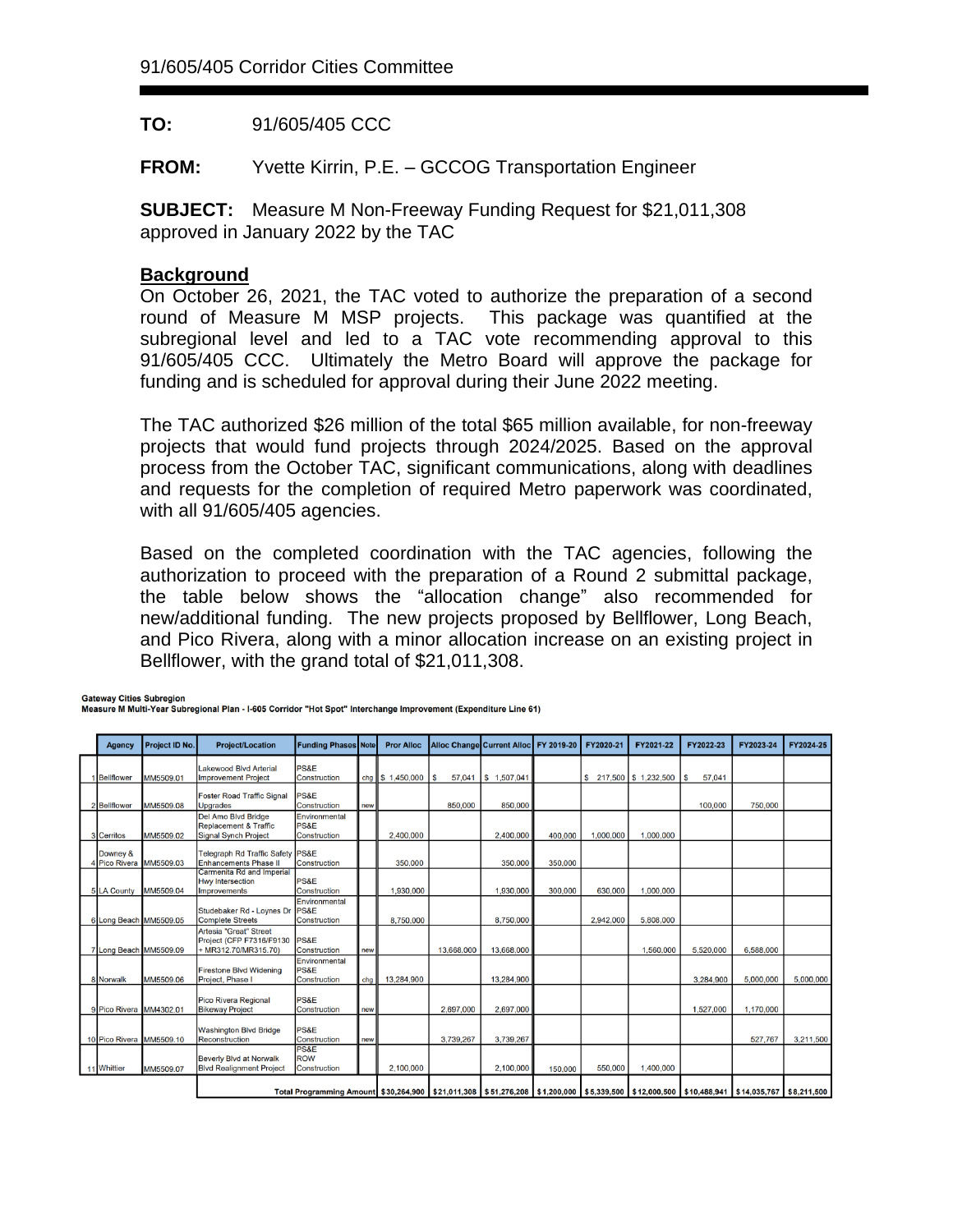#### **Recommendation**

It is recommended that the TAC approve the three (3) Agency submittals in the amount of **\$21,011,308,** which will be forwarded to the Metro Board for funding agreements.